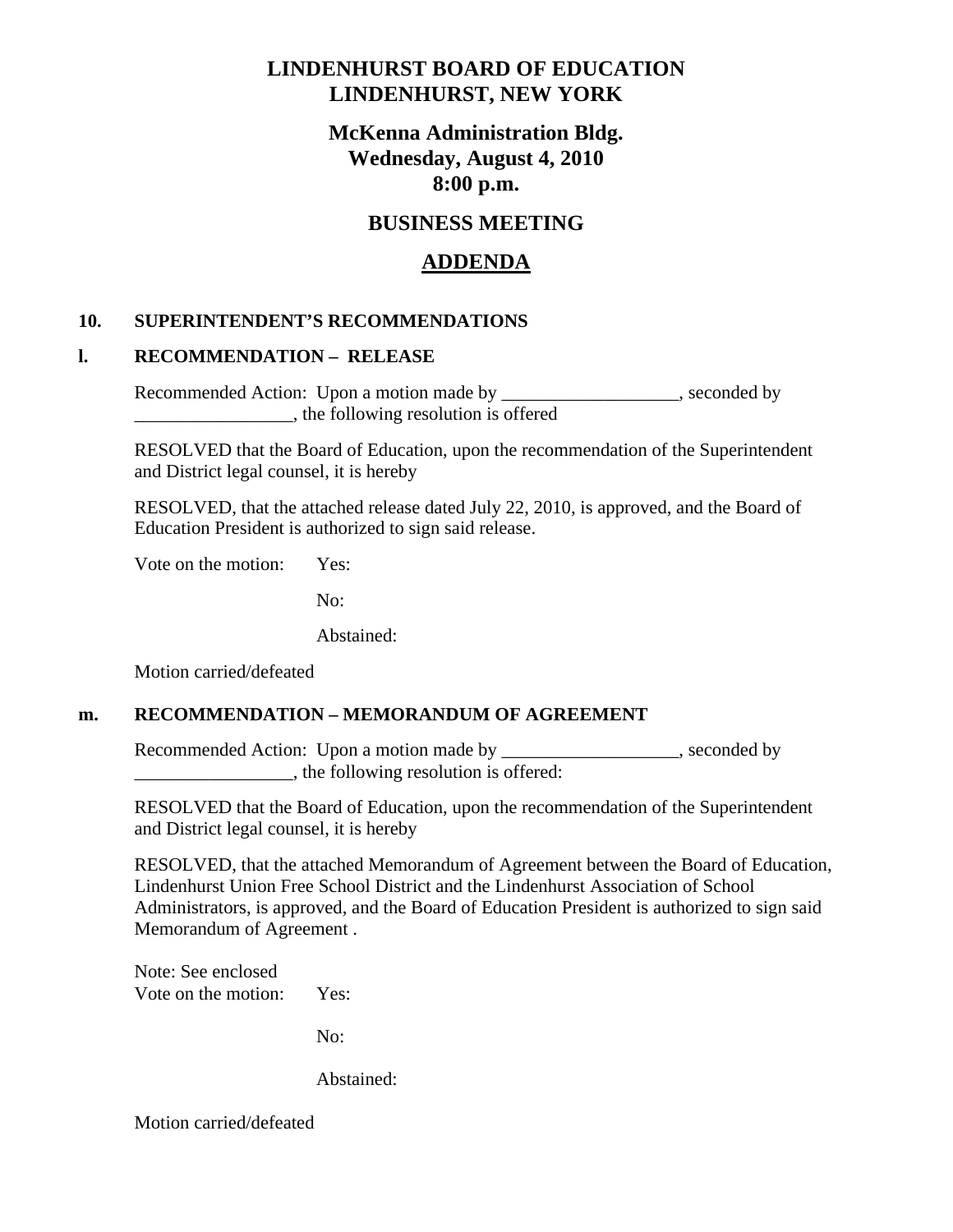#### **n. RECOMMENDATION – EXTENSION AGREEMENT**

Recommended Action: Upon a motion made by \_\_\_\_\_\_\_\_\_\_\_\_\_\_\_\_\_, seconded by \_\_\_\_\_\_\_\_\_\_\_\_\_\_\_\_\_, the following resolution is offered:

 RESOLVED that the Board of Education of the Lindenhurst School District does hereby approve an agreement extending the employment of Richard Nathan as Superintendent of Schools through June 30, 2014.

 Note: See enclosed Vote on the motion: Yes:

No:

Abstained:

Motion carried/defeated

#### **o. Recommendation: REINSTATEMENT OF POSITION**

 Recommended Action: Upon a motion made by \_\_\_\_\_\_\_\_\_\_\_\_\_\_\_\_\_\_\_, Seconded by \_\_\_\_\_\_\_\_\_\_\_\_\_\_\_\_, the following resolution is offered

RESOLVED that the Board of Education, upon the recommendation of the Superintendent, reinstates the positions in the following tenure areas which were abolished on June 30, 2010.

BE IT FURTHER RESOLVED, that the teacher having the most seniority in the system within the tenure area of the positions shall be recalled effective September 1, 2010:

 **JROTC** Magdolna Smith

Vote on the motion: Yes:

No:

Abstained:

Motion carried/defeated.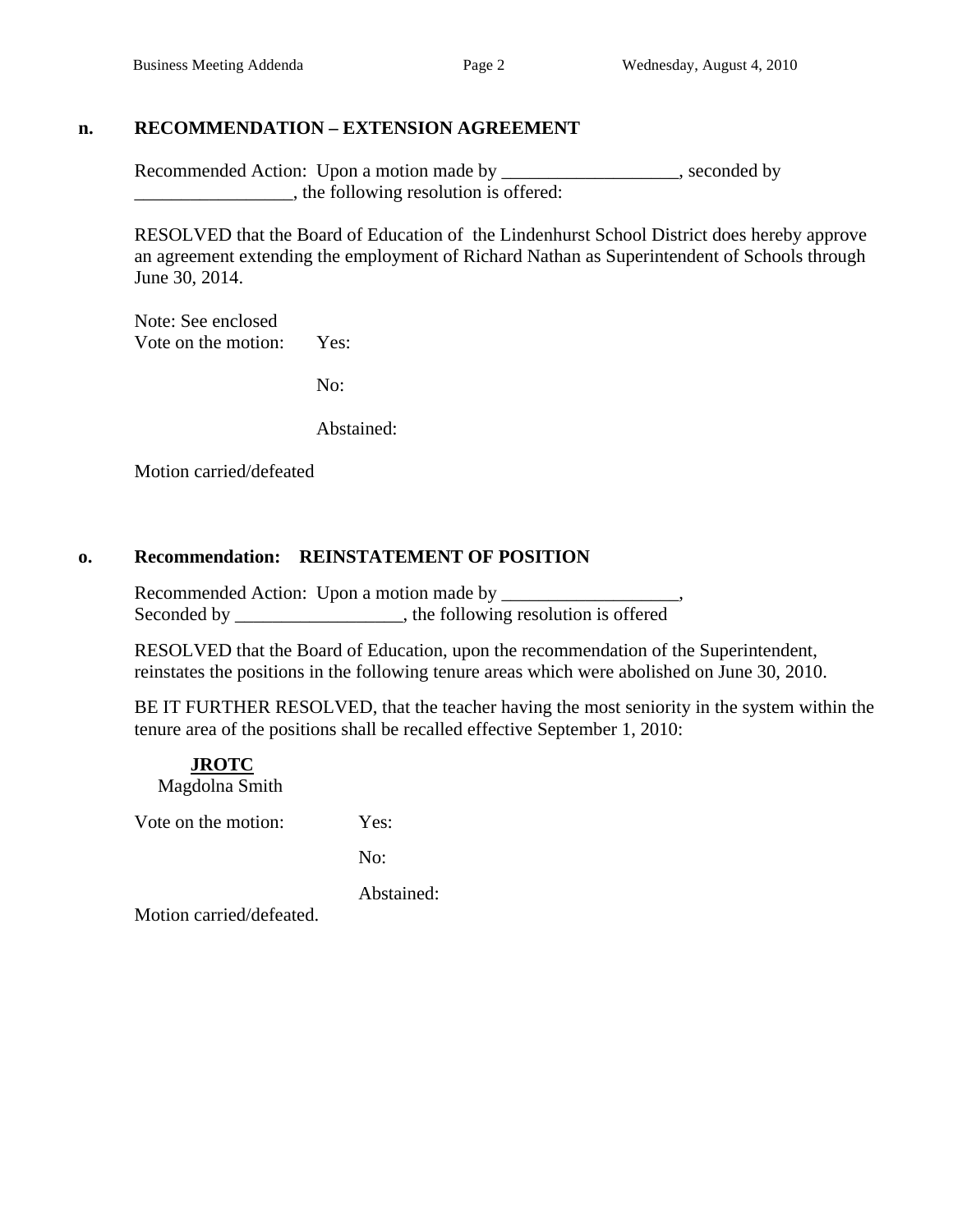## **p. Recommendation: OBSOLETE EQUIPMENT**

 Recommended Action: Upon a motion made by \_\_\_\_\_\_\_\_\_\_\_\_\_\_\_\_\_\_\_, Seconded by \_\_\_\_\_\_\_\_\_\_\_\_\_\_, the following resolution is offered

RESOLVED that the Board of Education, upon the recommendation of the Superintendent, Approves the disposal of the following equipment:

| <b>ALBANY -</b>  | 10 Labtec Headphones Elite 835<br>2 Labtec Headphones Elite 828<br>1 Labtec Headphone Elite 822 |           |                                           |    |    |  |  |
|------------------|-------------------------------------------------------------------------------------------------|-----------|-------------------------------------------|----|----|--|--|
|                  |                                                                                                 |           |                                           |    |    |  |  |
|                  |                                                                                                 |           |                                           |    |    |  |  |
| <b>ALBANY -</b>  |                                                                                                 |           | Various computer equipment – See attached |    |    |  |  |
| ALLEG. -         | 66                                                                                              | 66        | 66                                        | 66 | 66 |  |  |
| <b>BOWER-</b>    | 66                                                                                              | 66        | 66                                        | 66 | 66 |  |  |
| <b>HARDING -</b> | 66                                                                                              | -66       | 66                                        | 66 | 66 |  |  |
| <b>ADMIN. -</b>  | 66                                                                                              | $\sim$ 66 | 66                                        | 66 | 66 |  |  |
| $H.S. -$         | 66                                                                                              | 66        | 66                                        | 66 | 66 |  |  |
| <b>MIDDLE -</b>  | 1 Portable A.C. Danby Products Lind # 002930                                                    |           |                                           |    |    |  |  |
|                  | 1 Kiln Craftool Lind # 8098100755                                                               |           |                                           |    |    |  |  |
|                  | 1 Minuteman Wet Vac Lind # 000379                                                               |           |                                           |    |    |  |  |

 Note: See Attached Vote on the motion: Yes:

No:

Abstained:

Motion carried/defeated.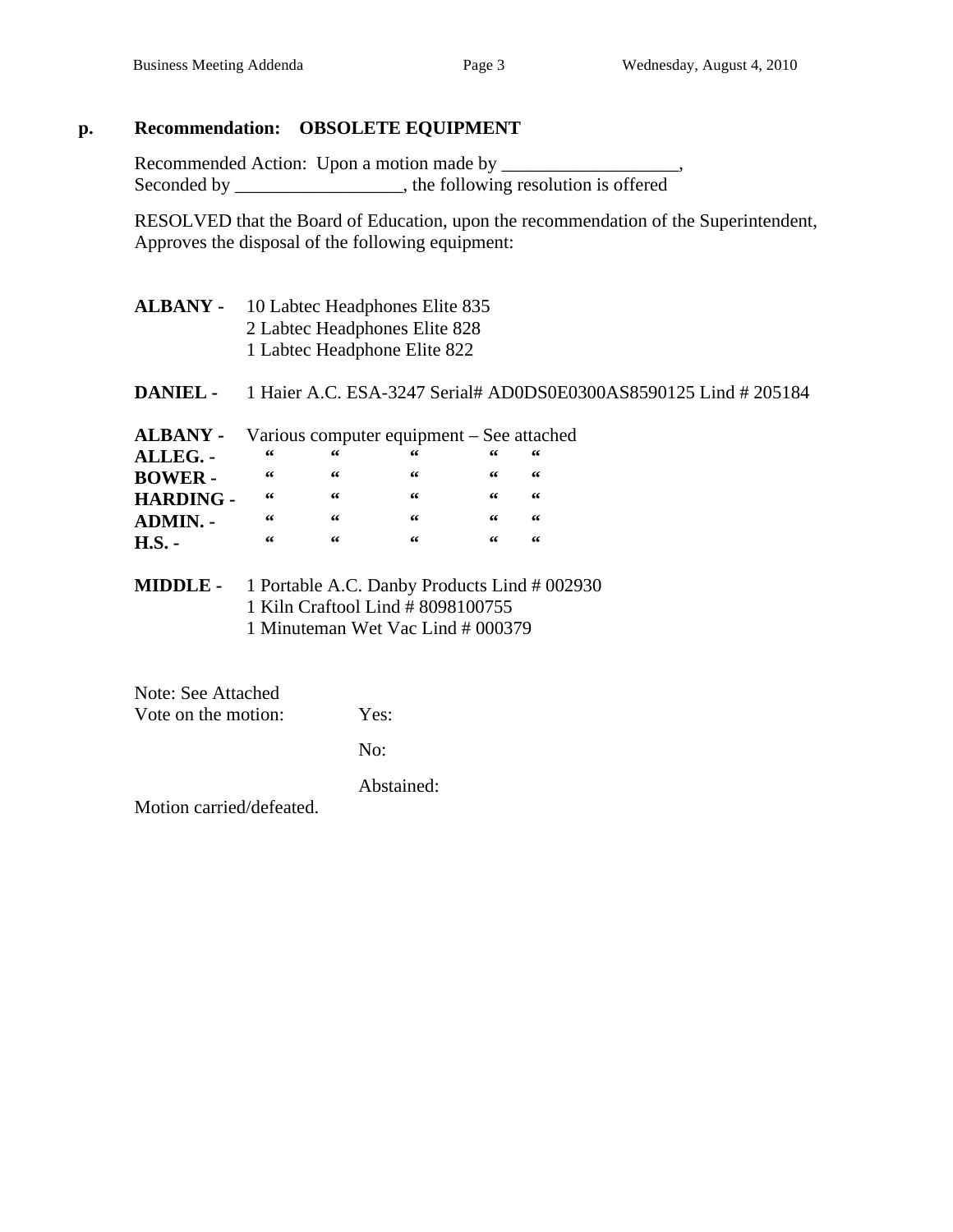## **11. SCHEDULES**

| Schedule | $A-1$ | No. 2      | Personnel, Instructional Resignations & Terminations     |
|----------|-------|------------|----------------------------------------------------------|
| Schedule | $A-1$ | No. 3      | Personnel Instructional Resignations & Terminations      |
| Schedule | $A-1$ | $No. 1-C$  | <b>Coaching Assignments</b>                              |
| Schedule | $A-3$ | No. 5      | Personnel, Instructional Appointments                    |
| Schedule | $A-3$ | No. $6$    | Personnel, Instructional Appointments                    |
| Schedule |       | AS-3 No. 1 | <b>Substitute Personnel Appointments</b>                 |
| Schedule | $B-1$ | No. 3      | Non-Instructional Personnel Resignations or Terminations |
| Schedule | $B-3$ | $No. S-2$  | Non-Instructional Appointments – Substitute Personnel    |
| Schedule | G     | No. 2      | Approval of Bids                                         |
| Schedule |       | OA/C No. 4 | <b>Outside Agencies/Consultants</b>                      |
| Schedule |       | OA/C No. 5 | <b>Outside Agencies/Consultants</b>                      |